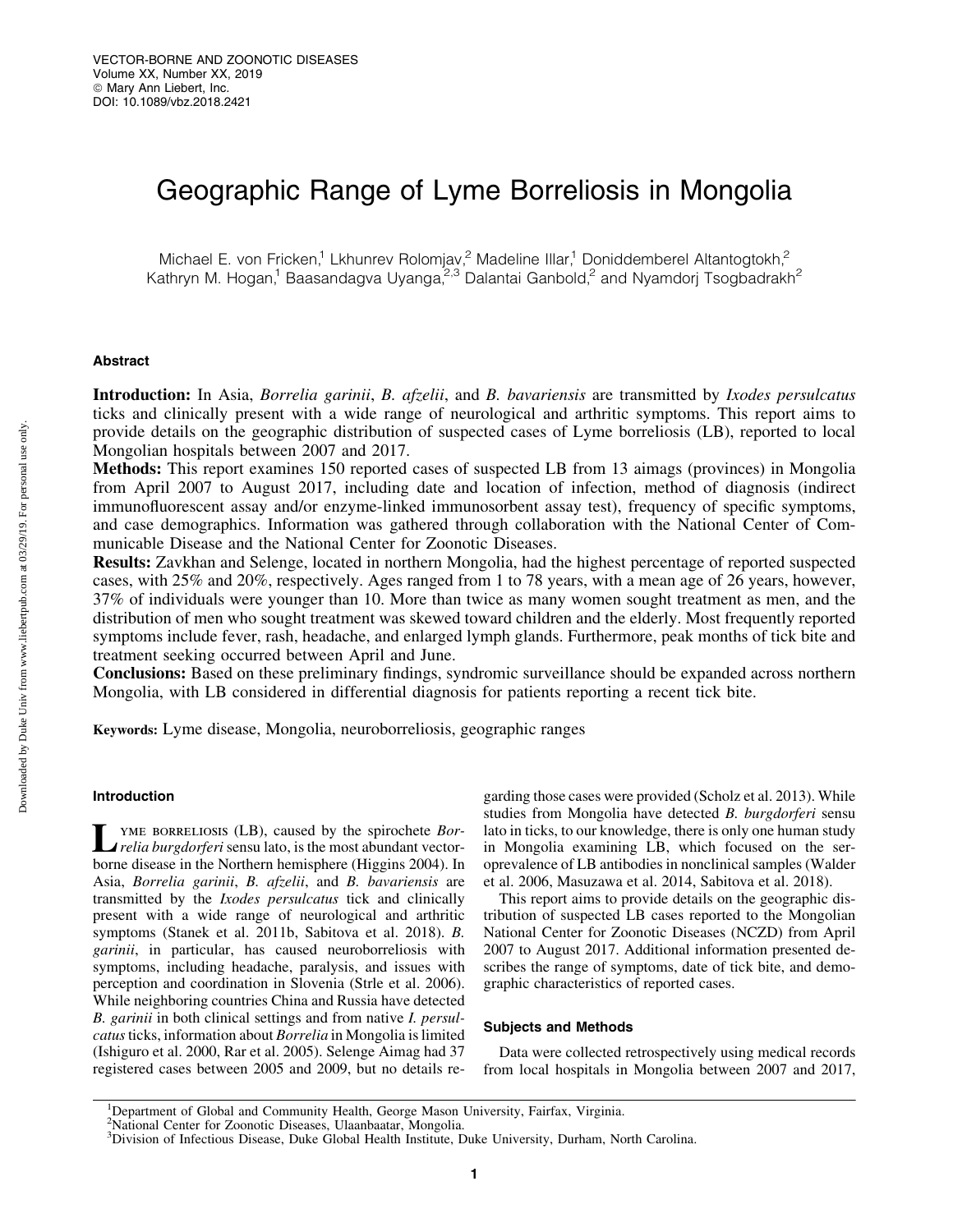

FIG. 1. Map of Mongolia depicting suspected Lyme borreliosis cases from individuals reported to local Mongolian hospitals in each aimag from  $2007$  to  $2017$  ( $n = 150$  cases).

coordinating between the National Center of Communicable Disease and the NCZD. Aimags where cases originated include Arkhangai, Bayankhongor, Bulgan, Darkhan-Uul, Dundgovi, Khentii, Khovd, Khuvsgul, Selenge, Tuv, Ulaanbaatar, Uvurkhangai, and Zavkhan. The following information was collected for each case: age, sex, occupation, aimag and soum (city) of infection, history of tick bite, date of infection, date of onset of clinical symptoms, dates of hospitalization, range of symptoms, and laboratory results used for diagnosis. All patient data were deidentified before analysis, with this study considered ''exempt'' by George Mason University's Institutional Review Board.

Anti-Borrelia-plus VIsE ELISA (immunoglobulin G [IgG]) and Anti-Borrelia ELISA (immunoglobulin M [IgM]) kits and immunofluorescence assay were used for laboratory

diagnosis (Antibody Kit; EUROIMMUN, Germany). A neutralization titer of  $\geq 1.1$  was considered positive.

# **Results**

A total of 150 suspected clinical cases of LB originated from 13 different aimags (provinces) in Mongolia (Fig. 1), 78.7% (118/150) of whom recalled experiencing a tick bite before onset of symptoms. Information on cases and symptoms by aimag can be found in Table 1. Both Zavkhan and Selenge aimags, located in northern Mongolia, had the highest number of suspected LB cases, with 25% of all reported cases originating in Zavkhan and 20% in Selenge. The majority of patients (125/150) received indirect immunofluorescent assay (IIFA) testing to check for the presence of

Table 1. Summary of Demographic Features and Symptom Distribution by Aimag, from North to South, AMONG SUSPECTED LYME BORRELIOSIS CASES REPORTED TO LOCAL MONGOLIAN HOSPITALS (N= 150 CASES, 2007-2017)

| Aimag                    | n   | Age         | <i>Sex</i> | Fever                                       | Rash    | Neuro   | LG     | Aches | MМ    |       | Fatigue Chest Pain Furring Other |       |        |
|--------------------------|-----|-------------|------------|---------------------------------------------|---------|---------|--------|-------|-------|-------|----------------------------------|-------|--------|
|                          |     | Mean $(SD)$ | M/F        | $n$ (% From aimag that experienced symptom) |         |         |        |       |       |       |                                  |       |        |
| Khuvsgul                 | 4   | 14 (7.78)   | 1/3        | 3(75)                                       | 1(25)   | 3(75)   | 0(0)   | 0(0)  | 0(0)  | 1(25) | 0(0)                             | 0(0)  | 1(25)  |
| Selenge                  | 30  | 36 (21.93)  | 13/17      | 20 (67)                                     | 23(40)  | 18 (60) | 5 (17) | 8 (27 | 0(0)  | 4(13) | 2(7)                             | 2(7)  | 2(7)   |
| Darkhan-Uul <sup>a</sup> |     | 27          | 0/1        | 1(100)                                      | 1(100)  | 1(100)  | (100)  | 0(0)  | 0(0)  | 0(0)  | 0(0)                             | 0(0)  | 0(0)   |
| Bulgan                   | 6   | 48 (13.92)  | 2/4        | 2(33)                                       | 2(33)   | 2(33)   | 1(17)  | 1 (17 | 1(17) | 0(0)  | 1(17)                            | 0(0)  | 0(0)   |
| Zavkhan                  | 38  | 25 (21.86)  | 12/26      | 24 (63)                                     | 16 (42) | 8(21)   | 1(3)   | 3(8)  | 0(0)  | 1(3)  | 1(3)                             | 1(3)  | 3(8)   |
| Arkhangai                | 5   | 24 (24.04)  | 2/3        | 3(60)                                       | 3(60)   | 1(20)   | 1(20)  | 1(20) | 0(0)  | 0(0)  | 0(0)                             | 0(0)  | 1(20)  |
| Khentii                  | 6   | 16(16.21)   | 1/5        | 2(33)                                       | 2(33)   | 2(33)   | 3(50)  | 0(0)  | 0(0)  | 0(0)  | 0(0)                             | 2(33) | 1 (17) |
| Ulaanbaatar <sup>a</sup> | 20  | 23 (18.46)  | 4/16       | 15 (75)                                     | 11 (55) | 9(45)   | 3(15)  | 4(20) | 1(5)  | 2(10) | 0(0)                             | 1(5)  | 0(0)   |
| Tuv                      | 3   | 32 (18.52)  | 2/1        | 3(100)                                      | 1(33)   | 1(33)   | 0(0)   | 0(0)  | 0(0)  | 0(0)  | 0(0)                             | 0(0)  | 2(67)  |
| Khovd                    | 15  | 15 (19.34)  | 2/13       | 7(47)                                       | 9(60)   | 2(13)   | 6(40)  | 4(27) | 1(7)  | 0(0)  | 1(7)                             | 0(0)  | 1(7)   |
| Bayankhongor             |     | 11 (10.29)  | 0/7        | 2(29)                                       | 1(14)   | 2(29)   | 2(29)  | 4(57) | 2(29) | 0(0)  | 1(14)                            | 1(14) | 0(0)   |
| Uvurkhangai              | 4   | 39 (21.08)  | 2/2        | 2(50)                                       | 3(75)   | 2(50)   | 1(25)  | 2(50) | 0(0)  | 1(25) | 1(25)                            | 0(0)  | 0(0)   |
| Dundgovi                 |     | 4           | 1/0        | 1(100)                                      | 1(100)  | 1(100)  | 0(0)   | 0(0)  | 0(0)  | 0(0)  | 0(0)                             | 0(0)  | 0(0)   |
| Unknown                  | 10  | 25(19.51)   | 5/5        | 6(60)                                       | 5(50)   | 2(20)   | 1(10)  | 0(0)  | 0(0)  | 0(0)  | 0(0)                             | 0(0)  | 0(0)   |
| Total                    | 150 | 26(21.01)   | 47/103     | 91                                          | 79      | 54      | 25     | 27    |       | 9     |                                  |       | 11     |

a Cases reported in major cities.

MM, expanded vessels of the mucous membranes; LG, enlarged/painful lymph glands; SD, standard deviation.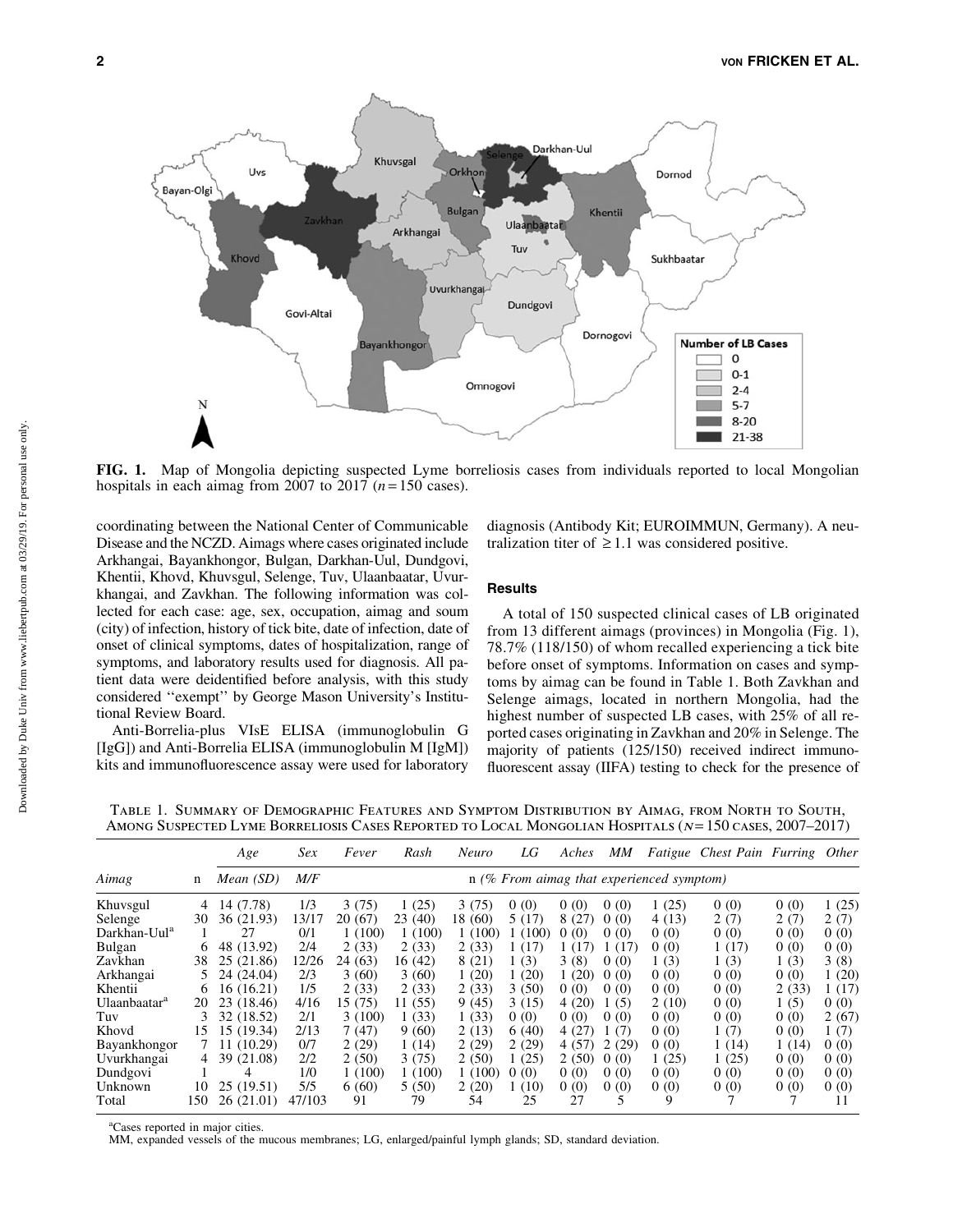IgG and IgM antibodies, with 42 cases testing positive via enzyme-linked immunosorbent assay (ELISA), which became the common form of diagnosis in 2016. All patients received IIFA testing and/or ELISA testing and 35 patients were tested for other tick-borne diseases during differential diagnosis, two of whom tested positive for a *Rickettsia* coinfection, another emerging tick-borne disease of concern in Mongolia (Boldbaatar et al. 2017).

Eighty-five percent of patients (128/150) received their initial diagnosis of LB based cumulatively on history of tick bite in a suspected endemic region, clinical symptoms, and a positive antibody test. Thirteen others lived in endemic areas and were diagnosed through a positive antibody test, and two patients who did not live in endemic areas were diagnosed using laboratory testing. Eight cases occurred within the Gobi region, located in southern Mongolia outside the suspected range for *I. persulcatus* ticks.

The mean age was 26 years, ranging from 1 to 78 years, with 37% of reported cases in children younger than 10. In addition, more than twice as many women sought treatment as men. Fever, headaches, and localized inflammation at the site of a bite were the most frequently reported symptoms among other less frequently experienced symptoms reported in Table 1. The time span from recall of tick bite to date of hospitalization for clinical symptoms is displayed in Fig. 2. Roughly 70% of cases reported experiencing onset of symptoms within 6 weeks following a tick bite, with the majority of cases reported in May each year.

#### **Discussion**

Selenge has been shown to have the highest detection rates of *Borrelia* spp. in *I. persulcatus* ticks and incidence of LB in humans; thus, it is not surprising that a large proportion of cases originated there within the known range and habitat of *I. persulcatus* ticks (Scholz et al. 2013, Sabitova et al. 2018). The relatively high number of cases (20) reported in Ulaanbaatar, the capital of Mongolia, likely occurred in the surrounding countryside and were reported when individuals sought care on returning to the city.

The distribution of ages in presented cases is consistent with findings, in the United States, that 30% of Lyme diagnoses are made in children (Hildenbrand et al. 2009). It is unknown if these results can be attributed to heightened risk of tick bite in children due to more time spent outdoors or because of increased reporting by parents. Furthermore, twothirds of reported cases were female, which may represent a discrepancy in health care-seeking behaviors between Mongolian men and women.

Our data indicate that peak LB transmission occurs between weeks 14 and 25, which is from April through June. Patients in this study presented the majority of symptoms between 0 and 49 days after reporting a tick bite, which is in line with previous reports of LB symptoms occurring 4–6 weeks after tick bite (Knudtzen et al. 2017).

Treatment with antibiotics is effective for LB; however, delayed LB treatment results in greater variability in recovery time (Zajkowska et al. 2012). For this reason, it is vital that clinical symptoms of this disease be well-described and that populations most at risk for infection are properly educated, as it is likely this disease is frequently misdiagnosed and underreported in Mongolia. Although serological antibody testing is sufficient for a Lyme arthritis diagnosis, diagnosing Lyme neuroborreliosis requires intrathecal-specific antibody synthesis, which is difficult to conduct in resource-limited rural clinics (Stanek et al. 2011a).

In Lyme endemic areas, working outdoors in any capacity has been shown to increase likelihood of infection 10-fold (Donohoe et al. 2015). It is important to note that nomadic herders, who make up roughly 26% of Mongolia's population, are unlikely to be captured in hospital-based surveillance used in this study (Boldbaatar et al. 2017). Furthermore, given the amount of time Mongolian herders spend outdoors and around livestock, they are likely a group at highest risk of exposure to tick-borne diseases. Future studies that focus on the rate of LB infection and perception of risk in Mongolia



Frequencies of Tick Bites and Hospitalizations by Week

FIG. 2. Reported tick bites and hospitalizations by week of 118/150 cases who reported a tick bite and sought treatment in hospital from 2007 to 2017.